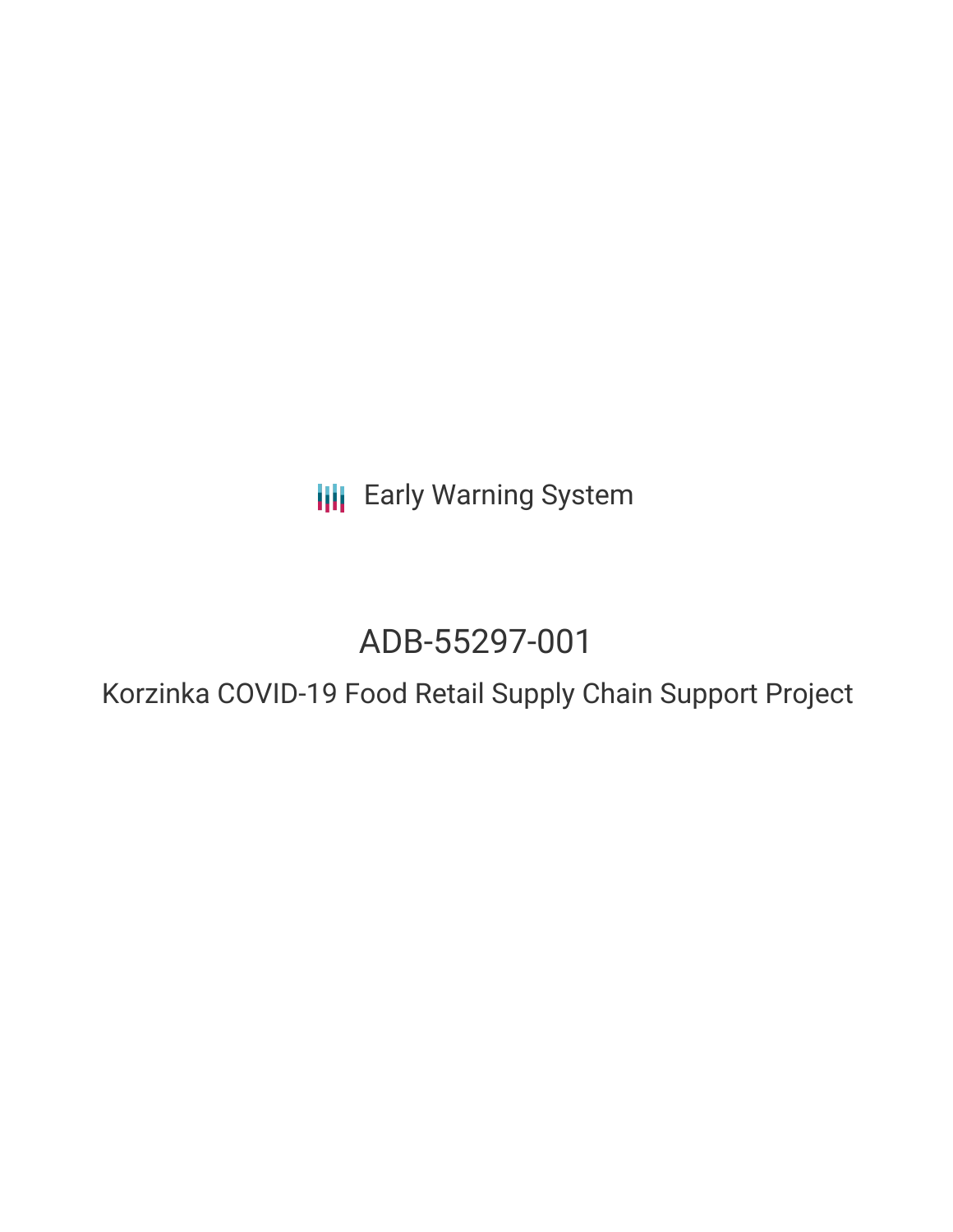

#### **Quick Facts**

| <b>Countries</b>               | Uzbekistan                                      |
|--------------------------------|-------------------------------------------------|
| <b>Financial Institutions</b>  | Asian Development Bank (ADB)                    |
| <b>Status</b>                  | Proposed                                        |
| <b>Bank Risk Rating</b>        | С                                               |
| <b>Voting Date</b>             | 2021-12-08                                      |
| <b>Borrower</b>                | Anglesey Food Foreign Enterprise LLC (Korzinka) |
| <b>Sectors</b>                 | Finance, Industry and Trade                     |
| <b>Investment Type(s)</b>      | Loan                                            |
| <b>Investment Amount (USD)</b> | \$12.00 million                                 |
| <b>Project Cost (USD)</b>      | $$12.00$ million                                |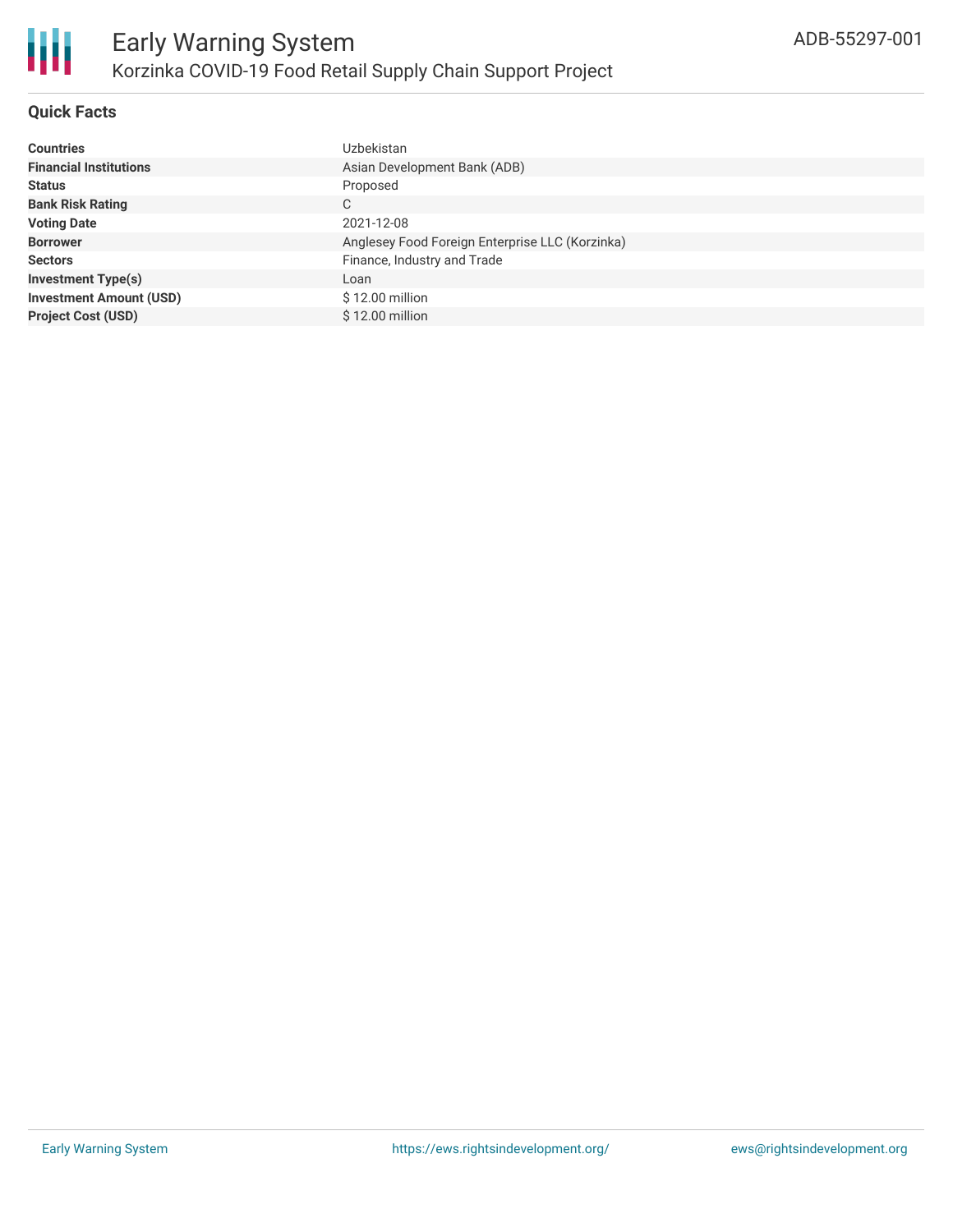

#### **Project Description**

Under this project, ADB provides loan to Anglesey Food Foreign Enterprise LLC (Korzinka) for 3-years in order to support operational expenditure needs related to COVID-19.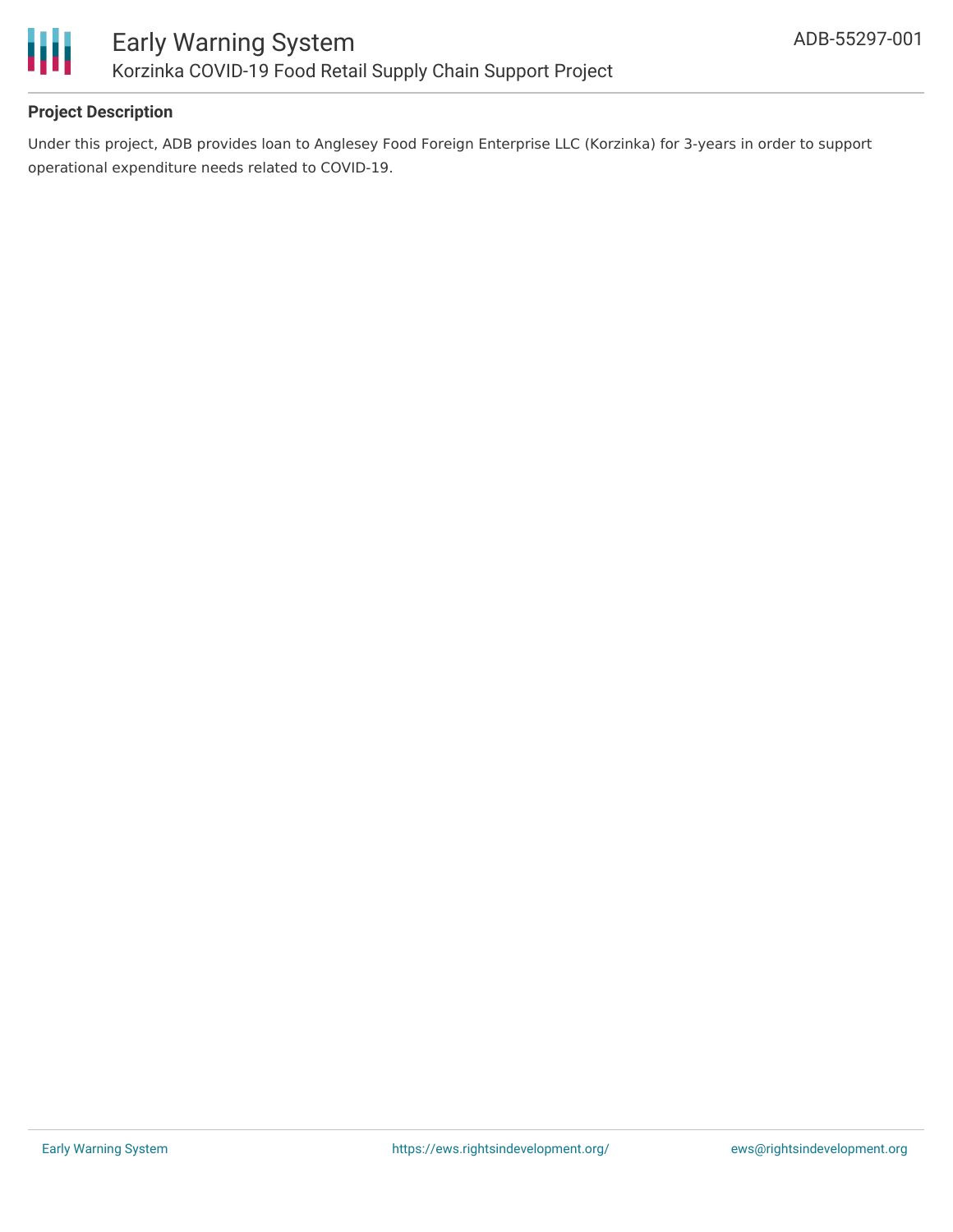

#### **Investment Description**

Asian Development Bank (ADB)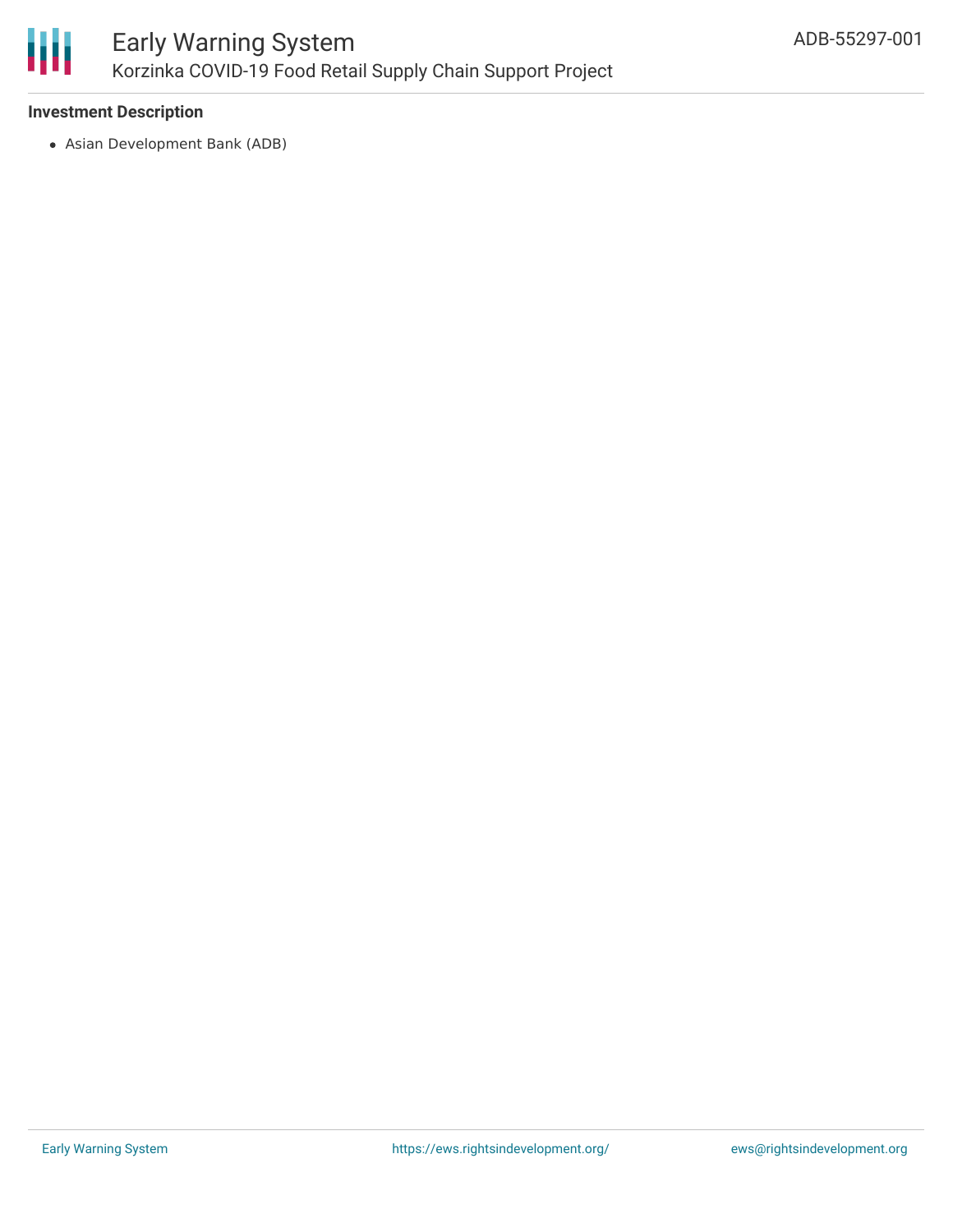

#### **Private Actors Description**

Anglesey Food was established in 1996, and as one of the pioneers, ventured into the large-format supermarket chain in the retail market of the Republic of Uzbekistan. Originally, the stores operated under the Anglesey Food brand as "convenience stores".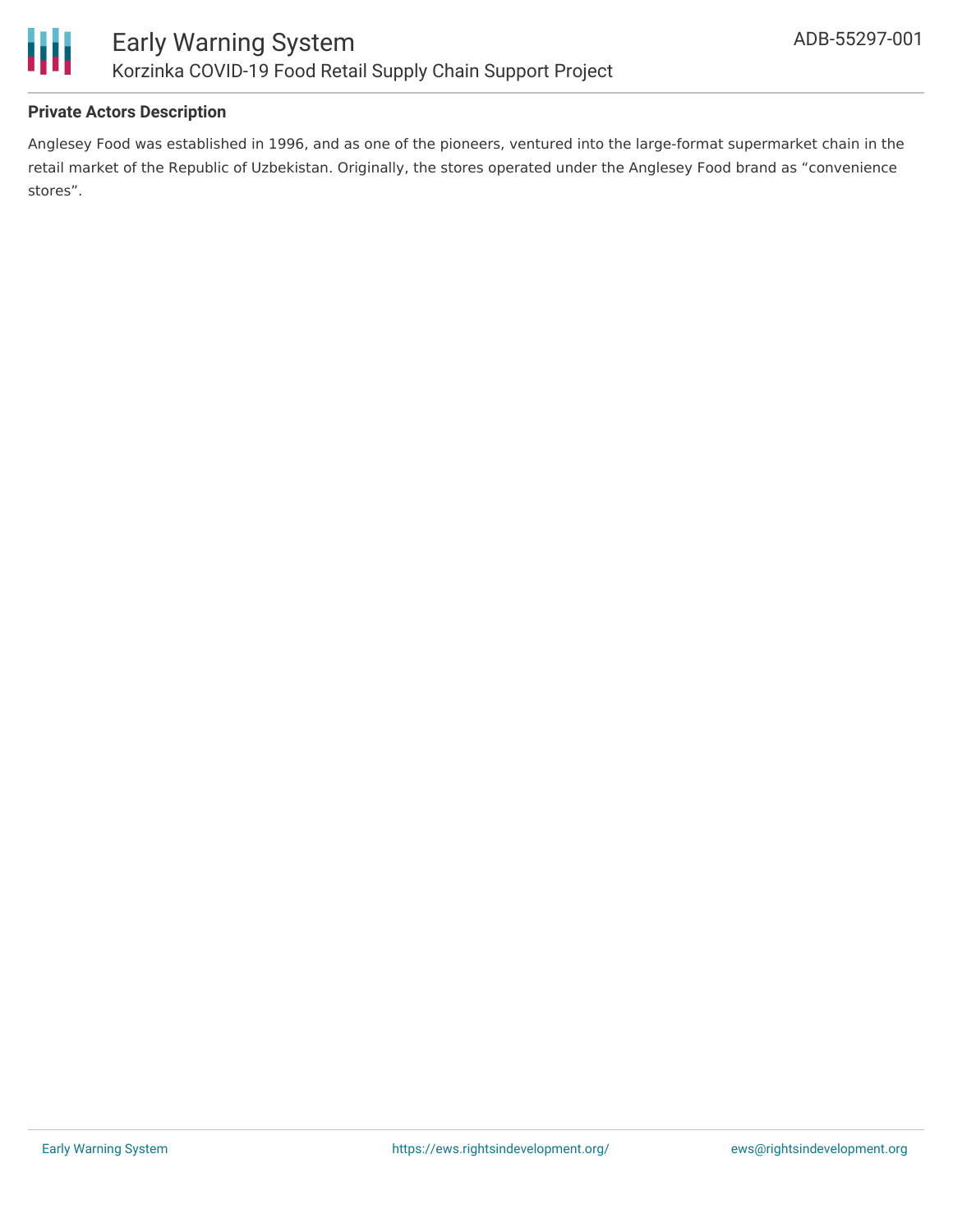

## Early Warning System

Korzinka COVID-19 Food Retail Supply Chain Support Project

| <b>Private Actor 1</b>   | <b>Private Actor</b><br>Role | <b>Private Actor</b><br>  Sector | <b>Relation</b>          | <b>Private Actor 2</b> | <b>Private Actor</b><br>2 Role | <b>Private Actor</b><br>2 Sector |
|--------------------------|------------------------------|----------------------------------|--------------------------|------------------------|--------------------------------|----------------------------------|
| $\overline{\phantom{a}}$ | -                            | $\overline{\phantom{0}}$         | $\overline{\phantom{a}}$ | LLC Korzinka           | Client                         | Industry and Trade               |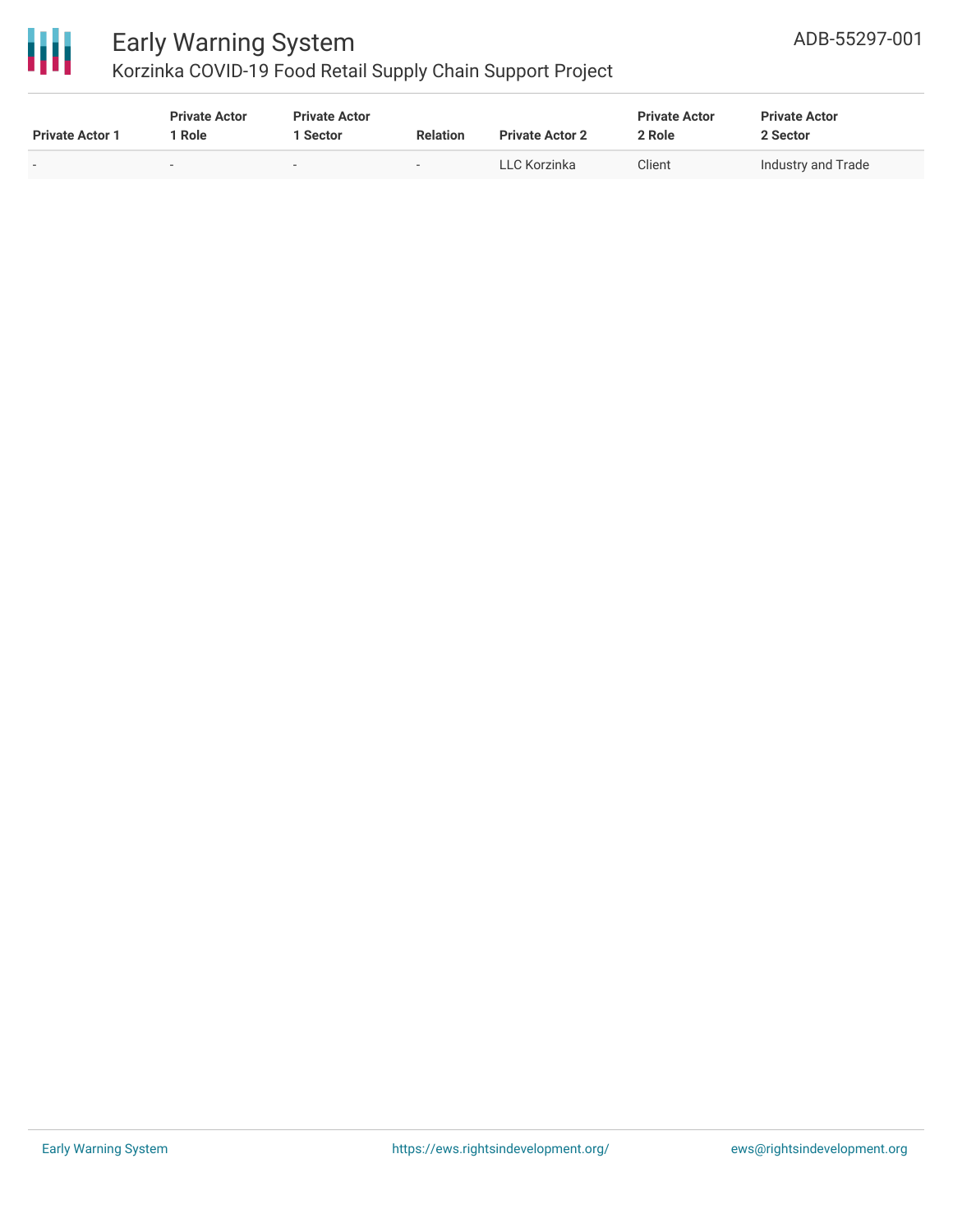#### **Contact Information**

#### **ACCESS TO INFORMATION**

You can submit an information request for project information at: https://www.adb.org/forms/request-information-form

ADB has a two-stage appeals process for requesters who believe that ADB has denied their request for information in violation of its Access to Information Policy. You can learn more about filing an appeal at: https://www.adb.org/site/disclosure/appeals

#### **ACCOUNTABILITY MECHANISM OF ADB**

The Accountability Mechanism is an independent complaint mechanism and fact-finding body for people who believe they are likely to be, or have been, adversely affected by an Asian Development Bank-financed project. If you submit a complaint to the Accountability Mechanism, they may investigate to assess whether the Asian Development Bank is following its own policies and procedures for preventing harm to people or the environment. You can learn more about the Accountability Mechanism and how to file a complaint at: http://www.adb.org/site/accountability-mechanism/main.